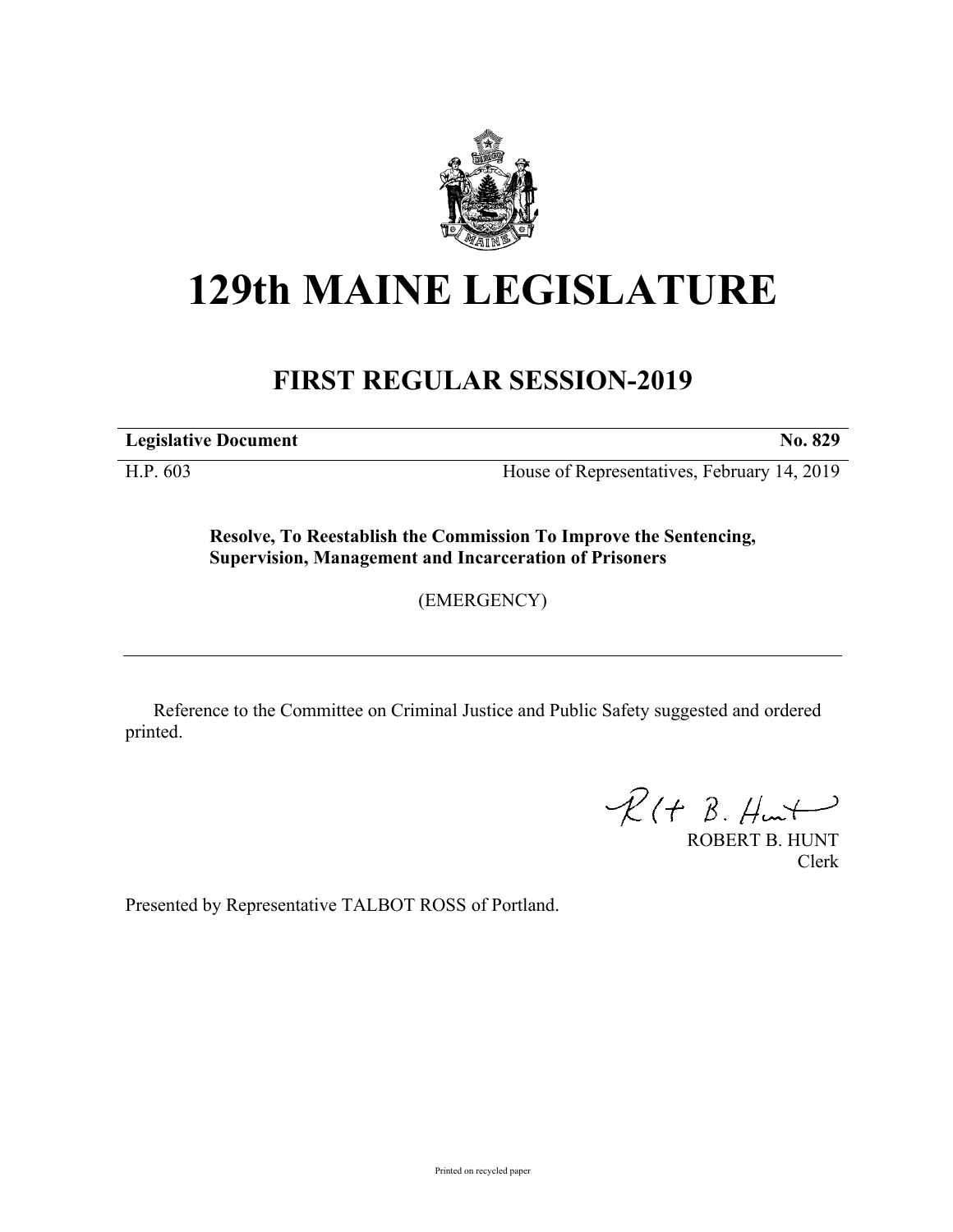**Emergency preamble. Whereas,** acts and resolves of the Legislature do not become effective until 90 days after adjournment unless enacted as emergencies; and **Whereas,** this legislation establishes the Commission To Improve the Sentencing, Supervision, Management and Incarceration of Prisoners; and **Whereas,** the study must be initiated before the 90-day period expires in order that the study may be completed and a report submitted in time for submission to the next legislative session; and **Whereas,** in the judgment of the Legislature, these facts create an emergency within the meaning of the Constitution of Maine and require the following legislation as immediately necessary for the preservation of the public peace, health and safety; now, therefore, be it **Sec. 1. Commission established. Resolved:** That, notwithstanding Joint Rule 353, the Commission To Improve the Sentencing, Supervision, Management and Incarceration of Prisoners, referred to in this section as "the commission," is established. **1. Commission membership.** The commission consists of 17 members as follows: A. Two members of the Senate appointed by the President of the Senate; B. Two members of the House of Representatives, at least one of whom is a sponsor or cosponsor of this legislation, appointed by the Speaker of the House of Representatives; C. The Attorney General or the Attorney General's designee; D. The Commissioner of Corrections or the commissioner's designee; E. The Commissioner of Health and Human Services or the commissioner's designee; F. The Director of Adult Community Corrections within the Department of Corrections or the director's designee; G. Six individuals appointed by the Governor: (1) A representative of a statewide association of prosecutors nominated by the association; (2) A representative of a statewide association of county commissioners nominated by the association; (3) A representative of a statewide association of county sheriffs nominated by the association; (4) A representative of a statewide association of criminal defense lawyers nominated by the association; (5) A representative of a statewide organization representing people with mental illness and their families; and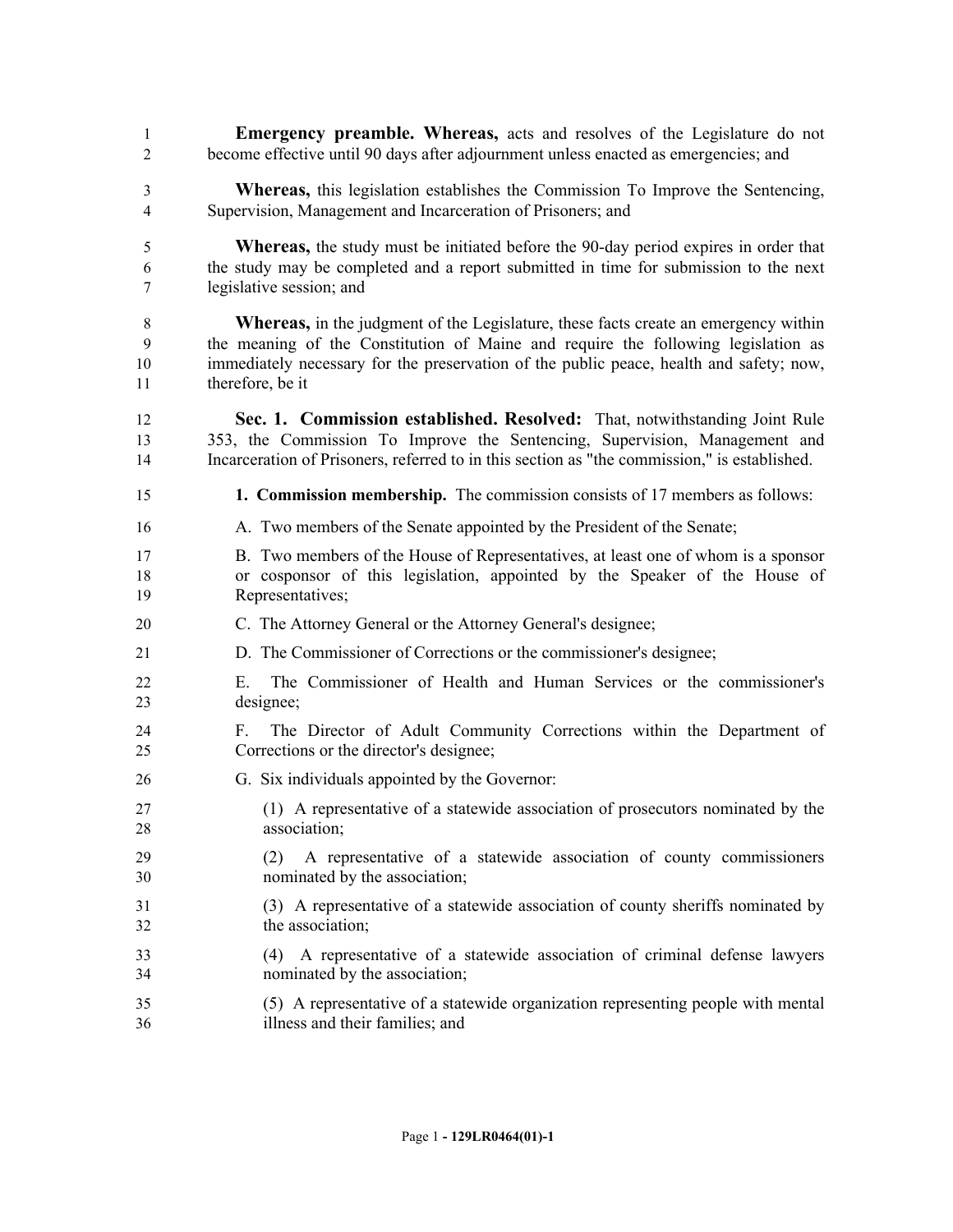(6) A member of the public; and

 H. The commission shall invite the Chief Justice of the Supreme Judicial Court to serve or name a designee to serve as a voting member of the commission and to appoint 2 trial judges or their designees to serve as voting members of the commission.

 **2. Appointments; chair; meetings.** All appointments must be made no later than 30 days following the effective date of this resolve. The Governor shall appoint a chair from among the membership of the commission, who shall call and convene the first meeting of the commission no later than 30 days after appointments of all members. The commission may hold up to 6 meetings, which, at the discretion of the chair, may include public hearings.

- **3. Duties.** The duties of the commission are as follows.
- A. The commission shall conduct research and prepare recommendations addressing 14 the following goals:
- (1) Reducing the overall prison population in both state and county facilities, with a focus on lowering the population of nonviolent prisoners;
- (2) Reducing the overall cost of the corrections system;
- (3) Accomplishing policy, program and structural improvements that reduce recidivism and improve the transition of prisoners back into the community;
- 20 (4) Preserving community safety;
- (5) Respecting the needs of victims and communities in the process of holding prisoners accountable for their actions; and
- (6) Developing recommendations that address the factors leading to increasing prisoner populations at both the county or regional jail and state prison levels, the impact of current sentencing laws, the use of alternate sentences and means to reduce recidivism, in particular recidivism caused by mental illness and substance use disorder.

 B. To accomplish its purpose, the commission shall examine multiple strategies for addressing issues related to the continually and rapidly increasing prisoner populations at both the county or regional jail and state prison levels, including diversion from jail or prison, programming to improve reentry from jail or prison back to the community, community alternatives to incarceration and changes in sentencing laws, policies and practices. In conducting its examination, the commission shall:

 (1) Study factors leading to increasing prisoner populations in state and county correctional facilities; examine and analyze the prisoner population and projected growth at both the county or regional jail and state prison levels to include offenses, length of sentence and other issues, such as mental illness and substance use disorder, that lead to incarceration or reincarceration; and identify trends in the prisoner population and determine what impact these changes will have on future growth;